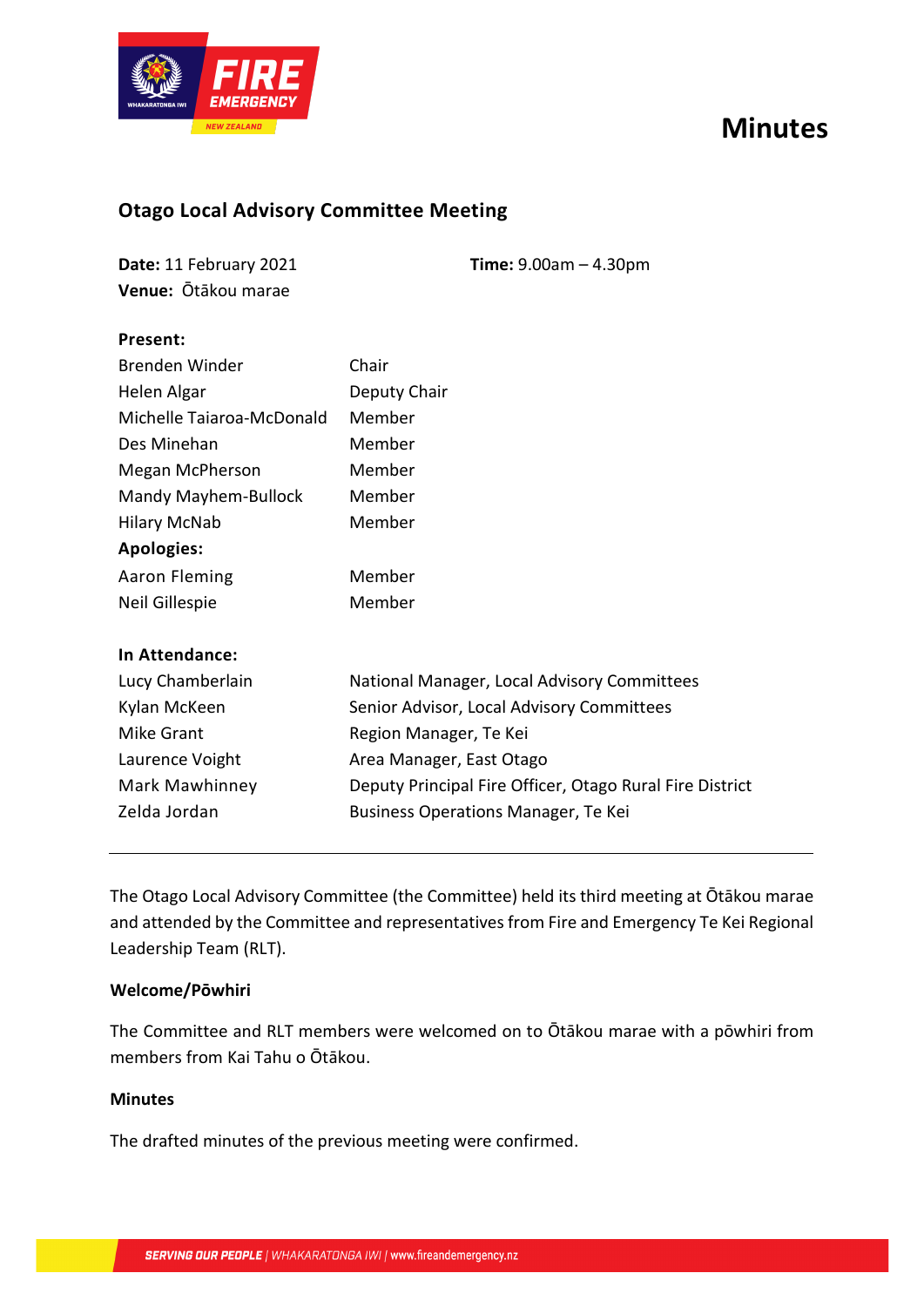## **RLT District update**

The RLT provided an update on the Tranche 2 district redeployment within the organisation, significant emergency evets from the last quarter and gave an overview of the community response to the Ohau fire.

#### **Stakeholder engagement**

LAC members agreed to focus their initial engagement on mana whenua and Fire and Emergency volunteers for the next quarter. This allowed members to begin engagement gradually and to prepare effectively for future engagement with vulnerable communities.

Members have engaged with a representative from the United Fire Brigades Association and will meeting with Fire and Emergency Volunteers at their leadership district meetings.

Engagement with mana whenua has been introductory in nature with members having informal conversations with iwi leaders introducing the LAC purpose.

The Committee noted a greater number of year one students attending University with many going into private accommodation due to insufficient student accommodation in north Dunedin and how this creates an at-risk population. It was discussed and identified that Fire and Emergency are involved in partnership with the University and the Sophia Crestani Charter to enhance the awareness of fire safety and well-being of the student community in north Dunedin.

A Committee member attended a community meeting of Mt Iron residents discussing the red zone and living in a high-risk area. This meeting was also attended by representatives from Queenstown Lake District Council, Fire and Emergency, Department of Conservation and National Emergency Management Agency. The engagement highlighted the importance of local authorities and residents in high-risk areas being aware of their fire risks and mitigations to manage these risks and the ways Fire and Emergency can support them to reduce risk and improve their preparedness.

#### **Engagement planning**

Members will continue to engage with Fire and Emergency volunteers at their district leadership volunteer meetings alongside local leaders. The Committee has confirmed attending the next set of meetings in March and April 2021.

Future engagement with mana whenua will include meeting leaders from Puketeraki marae, Te Rūnaka o Moeraki, Te Rūnaka o Ōtākou, Owaka and local kaumatua representatives.

Local leaders agreed to highlight opportunities for LAC members to engage with volunteers and the community.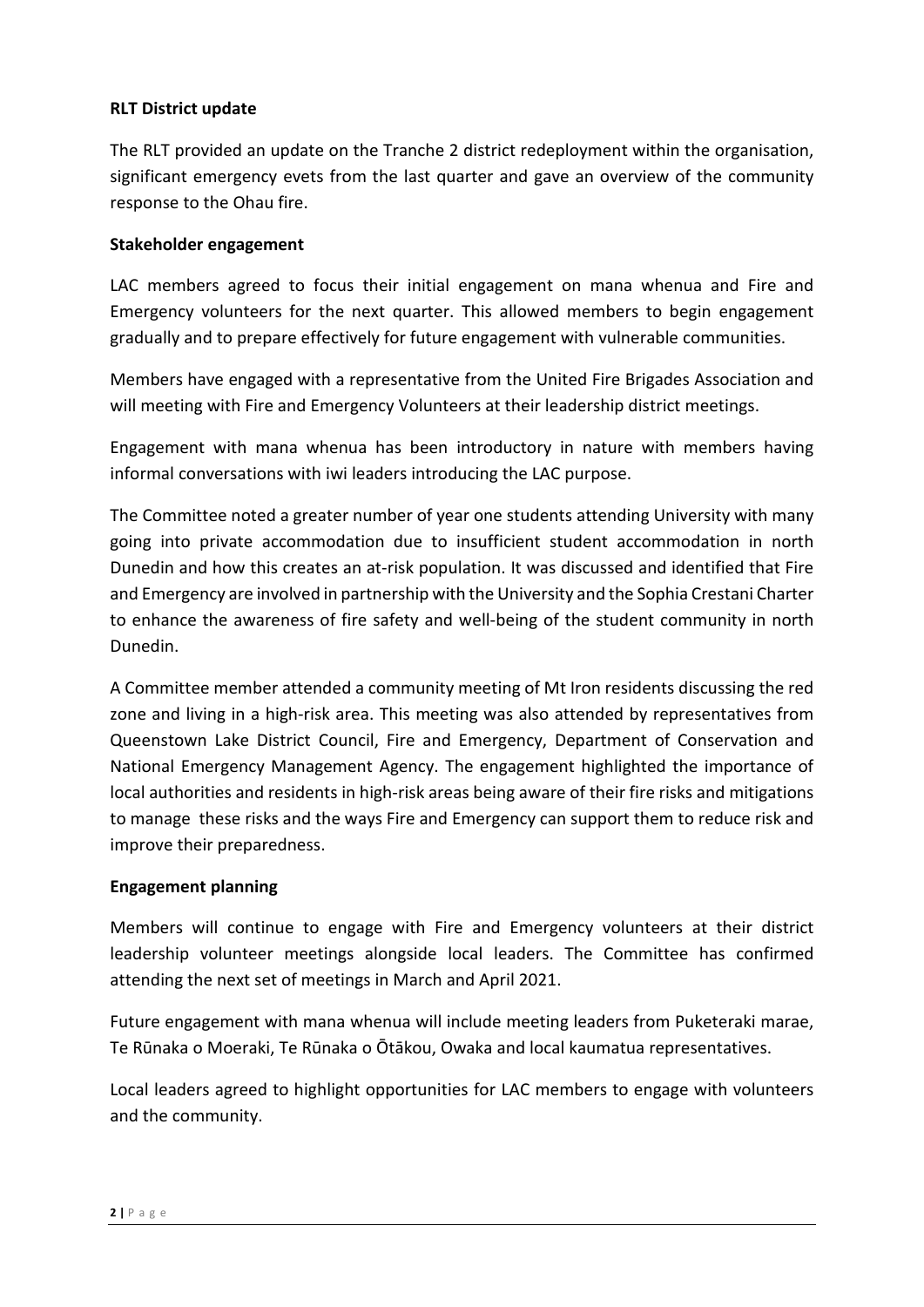# **Fire plans consultation feedback**

Area Manager, Laurence Vioight, gave an overview of the draft Otago Fire Plan. Committee members then provided feedback of the fire plans template. Feedback included providing local images to accompany text, lessening technical language and formatting graphs to better convey details.

# **Introduction to National Memorandum of Understanding (MoU) and Operational Service Agreements (OSA)**

The National LAC team gave an overview of Fire and Emergency's national agreements with the Department of Conservation (OSA), Ministry of Education (MoU) and the New Zealand Defence Force (OSA).

#### **Updates from the National LAC team**

The National LAC team provided updates, including the self-review to be completed by the Committee in May, an overview of the progress of all seven LACs and a new invoice template.

#### **Board Report**

The Committee drafted the content of its Board Report for the quarter and set meeting dates for the next financial year.

The next LAC meeting is scheduled for Friday 14 May, 2021.

The meeting closed at 4.30pm.